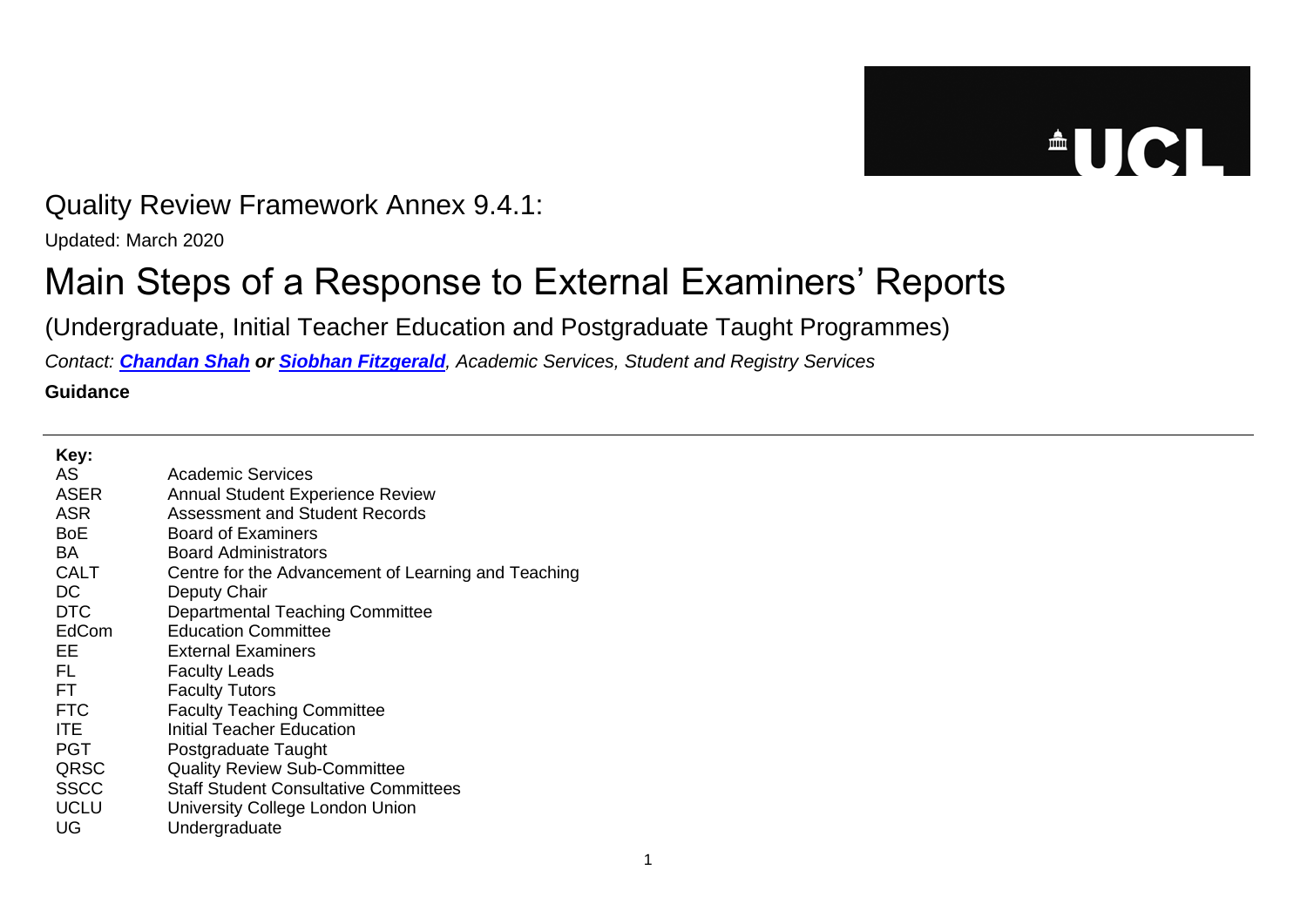## VP Vice-Provost

| <b>Step</b> | <b>Action</b>                                                                                                                                                                                                                                                                                                                                                                                                          | <b>Date</b>                                                                                | People/Body                                                                            | Link                                                                                                                                                                                          | <b>Notes</b>                                                                                                                                                                                                                                                                                                                                                                                                                                                                                                                                     |
|-------------|------------------------------------------------------------------------------------------------------------------------------------------------------------------------------------------------------------------------------------------------------------------------------------------------------------------------------------------------------------------------------------------------------------------------|--------------------------------------------------------------------------------------------|----------------------------------------------------------------------------------------|-----------------------------------------------------------------------------------------------------------------------------------------------------------------------------------------------|--------------------------------------------------------------------------------------------------------------------------------------------------------------------------------------------------------------------------------------------------------------------------------------------------------------------------------------------------------------------------------------------------------------------------------------------------------------------------------------------------------------------------------------------------|
| Step 1      | • BoE take place.                                                                                                                                                                                                                                                                                                                                                                                                      | $\bullet$ UG / ITE: June $-$<br>July<br>• PGT: October /<br>November                       | • Chairs, DC of<br>BoE and BAs<br>$-$ ASR<br>$\bullet$ AS                              | <b>Academic Manual</b><br>$\bullet$<br>- see Chapters 4,<br>Assessment<br>Framework for<br>Taught<br>Programmes and<br>9, Quality Review<br>Framework<br><b>UCL Arena Centre</b><br>$\bullet$ | • BAs to direct colleagues to<br>guidance on BoE.<br>• Support is available through UCL<br>Arena Centre.                                                                                                                                                                                                                                                                                                                                                                                                                                         |
| Step 2      | Where practicable, an oral<br>$\bullet$<br>report is provided by the<br>EE and an oral<br>acknowledgement is given<br>to the EE at BoE meeting.                                                                                                                                                                                                                                                                        | $\bullet$ UG / ITE: June $-$<br>July<br>• PGT: October /<br>November                       | $\bullet$ EE<br>Chairs of BoE<br>$\bullet$<br>or DC                                    |                                                                                                                                                                                               |                                                                                                                                                                                                                                                                                                                                                                                                                                                                                                                                                  |
| Step 3      | EE submits their reports<br>$\bullet$<br>from the BoE through<br>Portico.<br>• AS scrutinises these<br>reports.<br>• The Faculty Lead, Chair,<br>Deputy Chair and BAs,<br>who will also receive the<br>report through Portico,<br>should start thinking of a<br>full response to the entire<br>report, including,<br>'Advisable', 'Desirable'<br>recommendations and<br>comments in the<br><b>Additional Comments.</b> | • UG / ITE: Date<br>range: June -<br>August<br>• PGT: Date range:<br>October -<br>December | $\bullet$ EE<br>AS<br>$\bullet$<br>Faculty Lead,<br>Chair, DC and<br><b>BAs of BoE</b> | <b>Academic Manual -</b><br>$\bullet$<br>see External<br><b>Examining Section in</b><br>Chapter 9<br><b>Academic Manual -</b><br>see ASER Section in<br>Chapter 9                             | • EE should submit their report<br>within four weeks of the BoE to<br>assist the Department in<br>considering comments in the<br>ASER.<br>Note that EE Reports contain<br>$\bullet$<br>graded recommendations as<br>follows:<br><b>Essential: Areas of concern</b><br>$\bullet$<br>which, in your [EE] opinion, place<br>academic standards and/or the<br>student learning experience at<br>immediate risk and requires<br>action before the start of the next<br>academic year.<br>Advisable: Areas of concern<br>regarding threshold standards |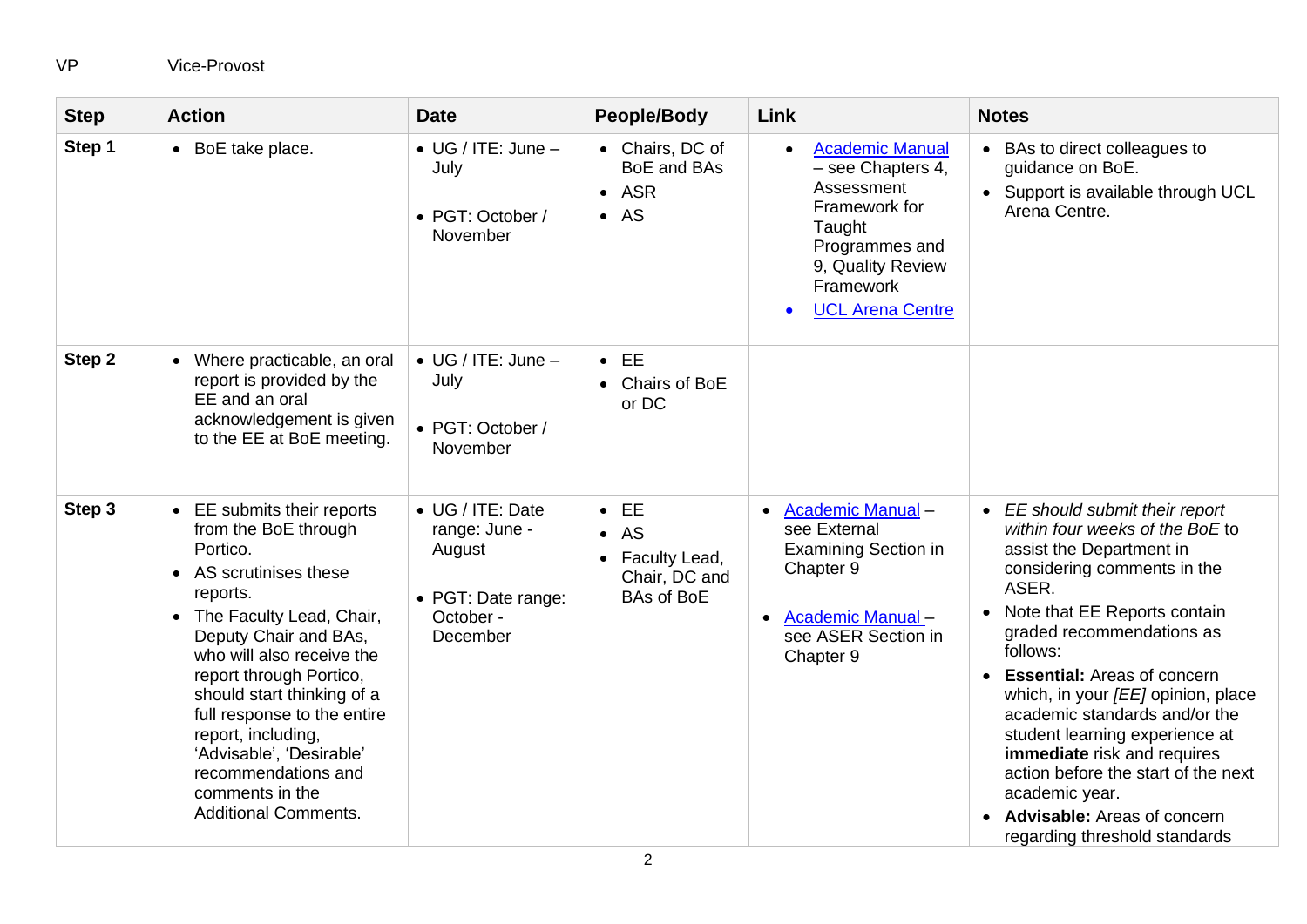| <b>Step</b> | <b>Action</b>                                                                                                                                                                                                                                                                             | <b>Date</b>                                                                                   | <b>People/Body</b>                                        | Link                                                                                                                                                                                                           | <b>Notes</b>                                                                                                                                                                                                                                                                                                                                                                                                                                                                                                                                                                                                                                                                                                                               |
|-------------|-------------------------------------------------------------------------------------------------------------------------------------------------------------------------------------------------------------------------------------------------------------------------------------------|-----------------------------------------------------------------------------------------------|-----------------------------------------------------------|----------------------------------------------------------------------------------------------------------------------------------------------------------------------------------------------------------------|--------------------------------------------------------------------------------------------------------------------------------------------------------------------------------------------------------------------------------------------------------------------------------------------------------------------------------------------------------------------------------------------------------------------------------------------------------------------------------------------------------------------------------------------------------------------------------------------------------------------------------------------------------------------------------------------------------------------------------------------|
|             | • Please note that all<br>responses are due within<br>4 weeks of receipt of the<br>EE report.                                                                                                                                                                                             |                                                                                               |                                                           |                                                                                                                                                                                                                | which, while currently being met,<br>in your [EE] opinion, could be<br>significantly improved.<br>• Desirable: Areas where, in your<br>[EE] opinion, there is potential for<br>enhancement.<br>• Where the responses to<br>recommendations require<br>approval by the Chair of EdCom<br>(or nominee) following scrutiny by<br>AS, this will be confirmed to the<br>Department.                                                                                                                                                                                                                                                                                                                                                             |
| Step 4      | • AS will inform the Chair,<br>BAs, and relevant Faculty<br>Colleagues of any<br>recommendations that<br>require a response that is<br>approved by the Chair of<br>EdCom (or nominee).<br>• Please note that<br>Departments have four<br>weeks to submit these<br>responses onto Portico. | • UG / ITE: Date<br>range: June -<br>September<br>• PGT: Date range:<br>October -<br>December | • From AS to<br>Departments<br>(with a copy to<br>the FT) | <b>Academic Manual -</b><br>see External<br><b>Examining Section in</b><br>Chapter 9.<br>• Academic Manual<br>Chapter 9 Annexes -<br>Template: Summary of<br>Department<br>Responses to EE<br>Recommendations. | • An academic responsible for the<br>BoE, i.e. the Chair, DC or a<br>nominee, (academic member),<br>should be accountable for drafting<br>the response.<br>• If the Department disagrees with<br>the EE's recommendation, the<br>Department should make a case<br>for this to be considered as part of<br>their formal response.<br>A template that Departments may<br>use to initially record<br>recommendations and responses<br>can be found in the Annexes area<br>of Chapter 9. The use of this<br>template is optional, and is for use<br>within the Department / Faculty<br>only (it should not be sent to AS).<br>This template cannot be uploaded<br>onto Portico, however responses<br>can be copied and pasted onto<br>Portico. |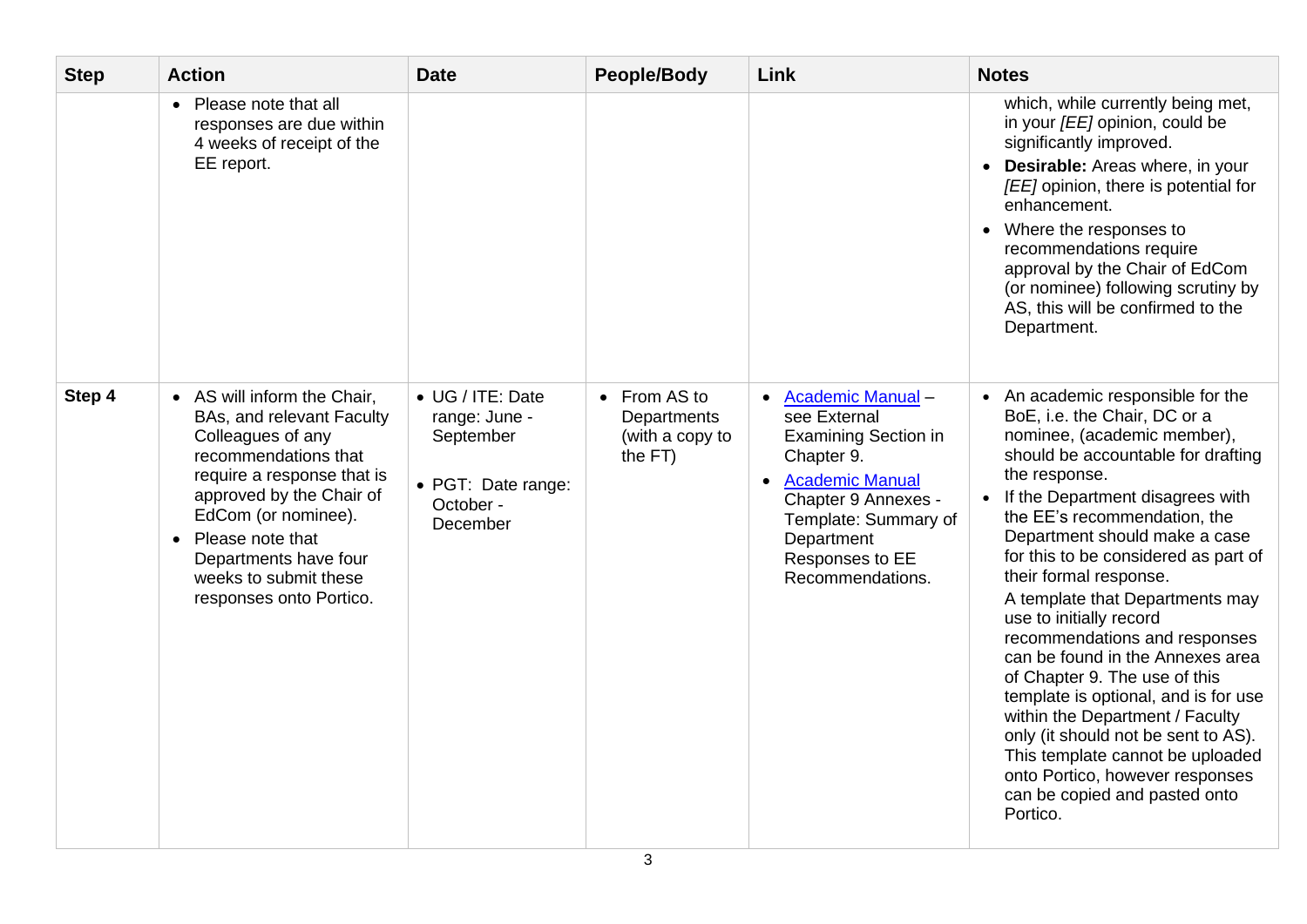| <b>Step</b> | <b>Action</b>                                                                                                                                                                                                    | <b>Date</b>                                                                                                                                                        | <b>People/Body</b>                     | Link                                                                                                                                                                                                                              | <b>Notes</b>                                                                                                                                                                                                                                                                                                                       |
|-------------|------------------------------------------------------------------------------------------------------------------------------------------------------------------------------------------------------------------|--------------------------------------------------------------------------------------------------------------------------------------------------------------------|----------------------------------------|-----------------------------------------------------------------------------------------------------------------------------------------------------------------------------------------------------------------------------------|------------------------------------------------------------------------------------------------------------------------------------------------------------------------------------------------------------------------------------------------------------------------------------------------------------------------------------|
| Step 5      | Departments should<br>$\bullet$<br>submit directly on Portico<br>their response to the<br>entire report, emphasising<br>the identified<br>recommendations for<br>approval by the Chair of<br>EdCom (or nominee). | • UG / ITE: Date<br>range*: $June -$<br>September<br>• PGT: Date range*:<br>$October -$<br>December<br>*4 weeks from date<br>EE report was<br>received on Portico. | • Departments                          | <b>Academic Manual --</b><br>$\bullet$<br>see External<br><b>Examining Section in</b><br>Chapter 9<br><b>Academic Manual</b><br>$\bullet$<br>Chapter 9 Annexes -<br>Overview of External<br><b>Examining Reporting</b><br>Process | • The FT should be involved and<br>consulted when the Department is<br>drafting their response.<br>• If time permits, the Departments<br>should involve staff and students<br>when drafting the response.<br>• At this stage all recommendations<br>should have been responded to<br>and the full response provided on<br>Portico. |
| Step 6      | • AS will approve and<br>submit responses to<br>identified<br>recommendations to the<br>Chair of EdCom /<br>nominee.                                                                                             | • UG / ITE: Date<br>range*: $June -$<br>September<br>• PGT: Date range*:<br>October –<br>December<br>*4 weeks from date<br>EE report was<br>received on Portico.   | • AS to Chair of<br>EdCom /<br>nominee | <b>Academic Manual</b><br>$\bullet$<br>Chapter 9 Annexes -<br>Overview of External<br><b>Examining Reporting</b><br>Process                                                                                                       | • If the response provided requires<br>enhancement, AS will provide<br>guidance to Departments / Faculty<br>Tutors to amend before it is<br>submitted to the Chair of EdCom /<br>nominee.                                                                                                                                          |
| Step 7      | • The Chair of EdCom /<br>nominee will give final<br>approval of the responses<br>to identified<br>recommendations and will<br>inform AS.                                                                        | • UG / ITE: Date<br>range: June -<br>September<br>• PGT: Date range:<br>October -<br>December                                                                      | • Chair of<br>EdCom /<br>nominee to AS | <b>Academic Manual</b><br>$\bullet$<br>Chapter 9 Annexes -<br>Overview of External<br><b>Examining Reporting</b><br>Process                                                                                                       |                                                                                                                                                                                                                                                                                                                                    |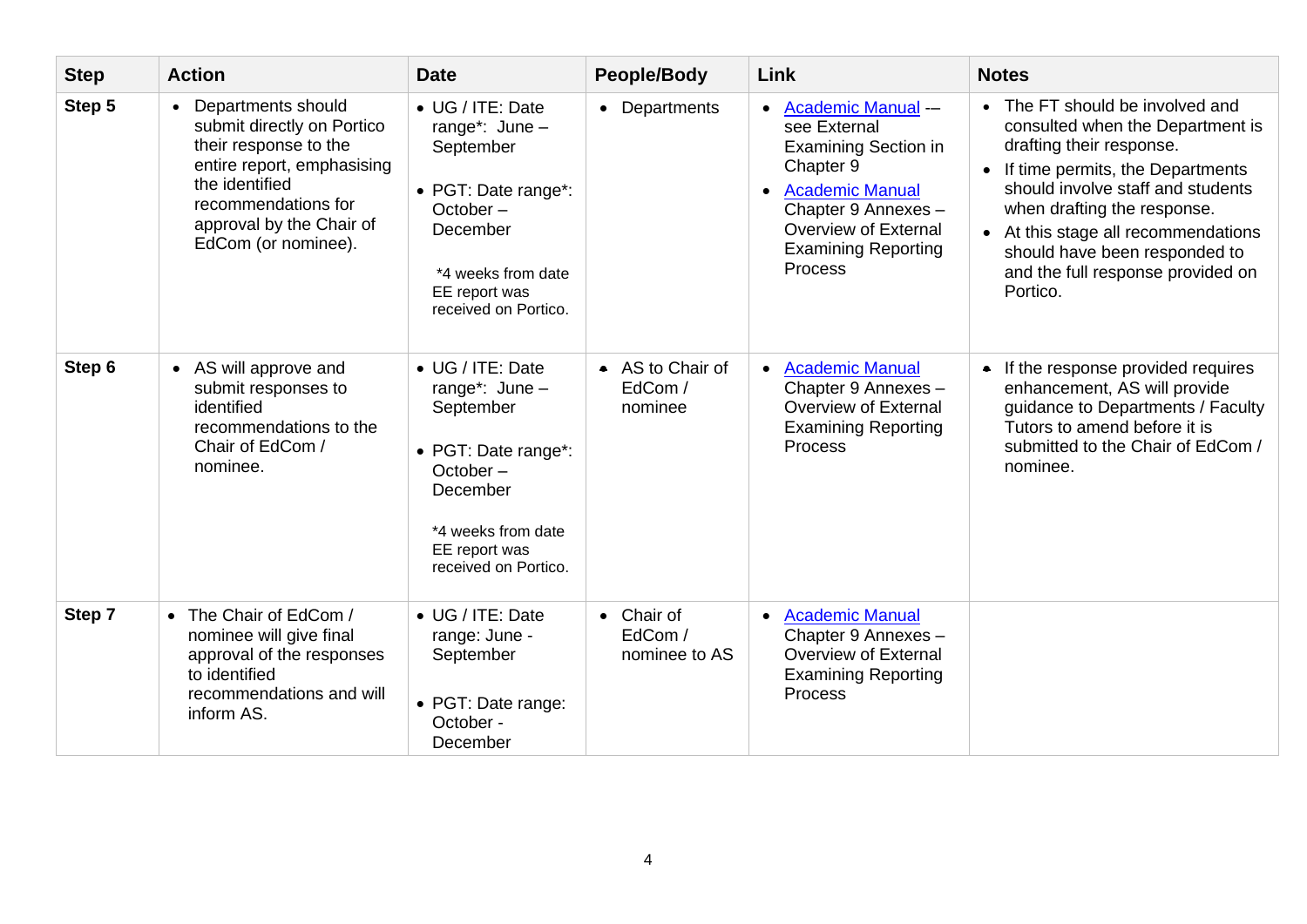| <b>Step</b> | <b>Action</b>                                                                                                                                                                                                         | <b>Date</b>                                                                                     | <b>People/Body</b>                                                               | Link                                                                                                                                   | <b>Notes</b>                                                                                                                                                                                                                                                                                                      |
|-------------|-----------------------------------------------------------------------------------------------------------------------------------------------------------------------------------------------------------------------|-------------------------------------------------------------------------------------------------|----------------------------------------------------------------------------------|----------------------------------------------------------------------------------------------------------------------------------------|-------------------------------------------------------------------------------------------------------------------------------------------------------------------------------------------------------------------------------------------------------------------------------------------------------------------|
| Step 8      | • AS will notify the<br>Department of approval of<br>the responses to identified<br>recommendations.                                                                                                                  | • UG/ITE: Date<br>range: $June -$<br>September<br>• PGT: Date range:<br>$October -$<br>December | • AS confirms<br>with the<br>Department<br>$\bullet$ FT                          | <b>Academic Manual</b><br>$\bullet$<br>Chapter 9 Annexes -<br>Template: Summary of<br>Department<br>Responses to EE<br>recommendations | Optionally, for internal use within<br>the Department/ Faculty,<br>Departments can record the<br>approved response to identified<br>recommendations on the template,<br><b>Summary of Department</b><br>Responses to EE<br>Recommendations located in the<br>Annexes area in Chapter 9 of the<br>Academic Manual. |
| Step 9      | • AS will notify the EE by<br>formally responding to the<br>identified recommendation<br>on behalf of the Chair of<br>EdCom / nominee.                                                                                | • UG / ITE: Date<br>range: June -<br>September<br>• PGT: Date range:<br>October -<br>December   | • AS will notify<br>the EE                                                       | <b>Academic Manual</b><br>$\bullet$<br>Chapter 9                                                                                       | AS will make the response<br>available to the Chair, DC, Faculty<br>Lead and BAs via Portico and<br>eventually for Students to access<br>(via Portico and/or alternative<br>methods).                                                                                                                             |
| Step 10     | • AS will close down the<br>report when Departments<br>have responded to all of<br>the<br>recommendations/comme<br>nts, and any<br>recommendations that<br>required Chair of EdCom<br>approval have received<br>this. | • UG /ITE: Date<br>range: June -<br>September<br>• PGT: Date range:<br>October -<br>December    | $\bullet$ From<br>Departments<br>to EE<br><b>FT</b><br>$\bullet$<br>$\bullet$ AS | <b>Academic Manual</b><br>$\bullet$<br>Chapter 9 Annexes -<br>Overview of External<br><b>Examining Reporting</b><br><b>Process</b>     | • At this stage all recommendations<br>should have been responded to<br>and the full response provided on<br>Portico.                                                                                                                                                                                             |